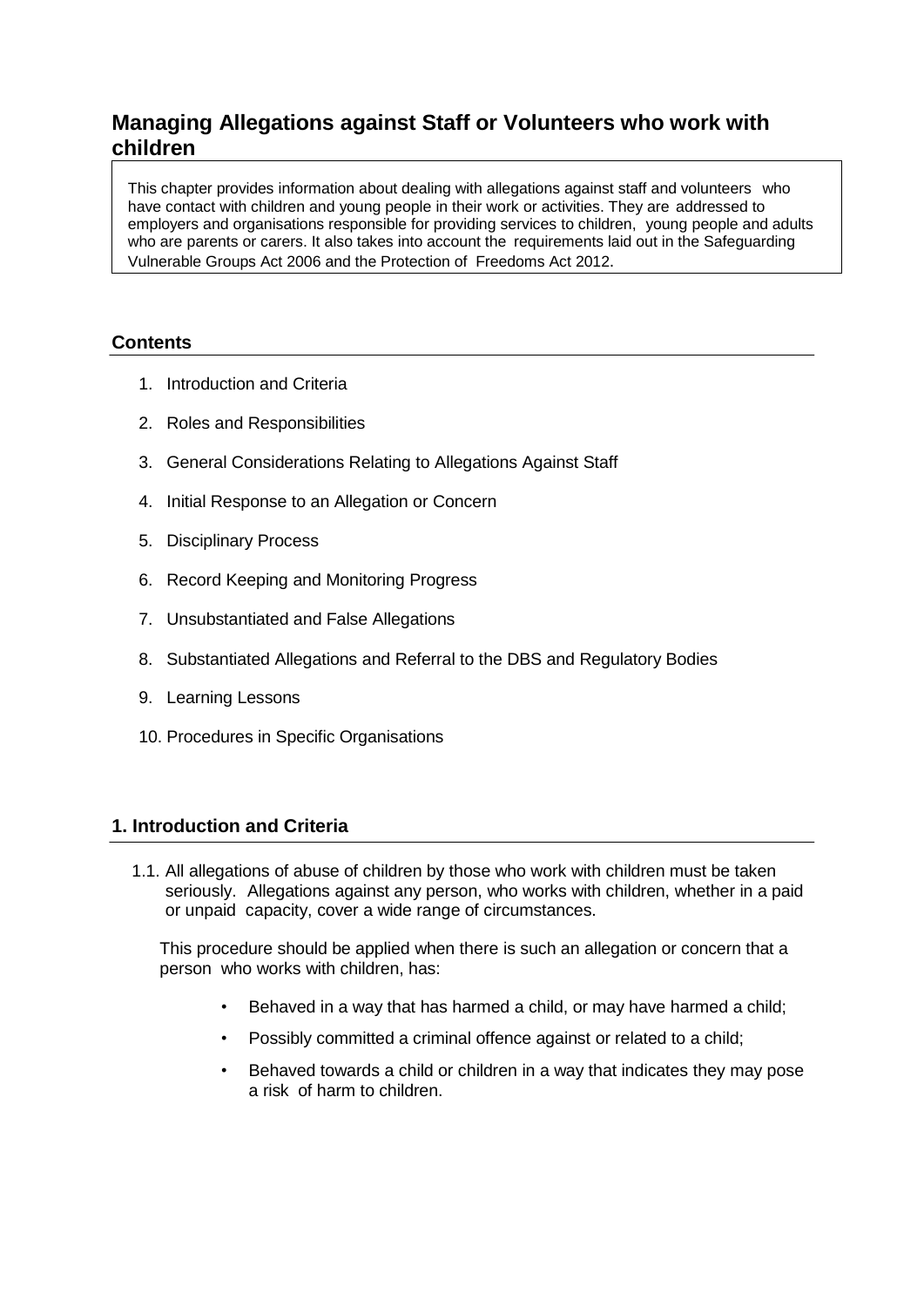- 1.2 These behaviors should be considered within the context of the four categories of abuse (i.e. physical, sexual, emotional and neglect). These include concerns relating to inappropriate relationships between individuals delivering services for children, for example:
	- Having a sexual relationship with a child under 18 if in a position of trust in respect of that child, even if consensual (see ss16-19 Sexual Offences Act 2003);
	- 'Grooming', i.e. meeting a child under 16 with intent to commit a relevant offence (see s15 Sexual Offences Act 2003);
	- Other 'grooming' behviour giving rise to concerns of a broader child protection nature (e.g. inappropriate text / e-mail messages or images, gifts, socialising etc);
	- Possession of indecent photographs / pseudo-photographs of children.
- 1.3 All references in this document to ' staff or members of staff' should be interpreted as meaning all paid or unpaid staff/ professionals and volunteers, including for example foster carers, approved adopters and child minders. This chapter also applies to any person, who manages or facilitates access to an establishment where children are present.

## **2. Roles and Responsibilities**

- 2.1 Each DSPPB member organisation should identify a named senior officer with overall responsibility for:
	- Ensuring that the organisation deals with allegations in accordance with this DSPPB procedure;
	- Resolving any inter-agency issues;
	- Liaising with the DSPPB on the subject.
- 2.2 Dudley Safeguarding People Partnership Board has assigned a Local Area Designated Officers for managing allegations (LADO's) to:
	- Receive reports about allegations and to be involved in the management and oversight of individual cases;
	- Provide advice and guidance to employers and voluntary organisations;
	- Liaise with the police and other agencies;
	- Monitor the progress of cases to ensure that they are dealt with as quickly as possible, within the statutory timescales and are consistent with a thorough and fair process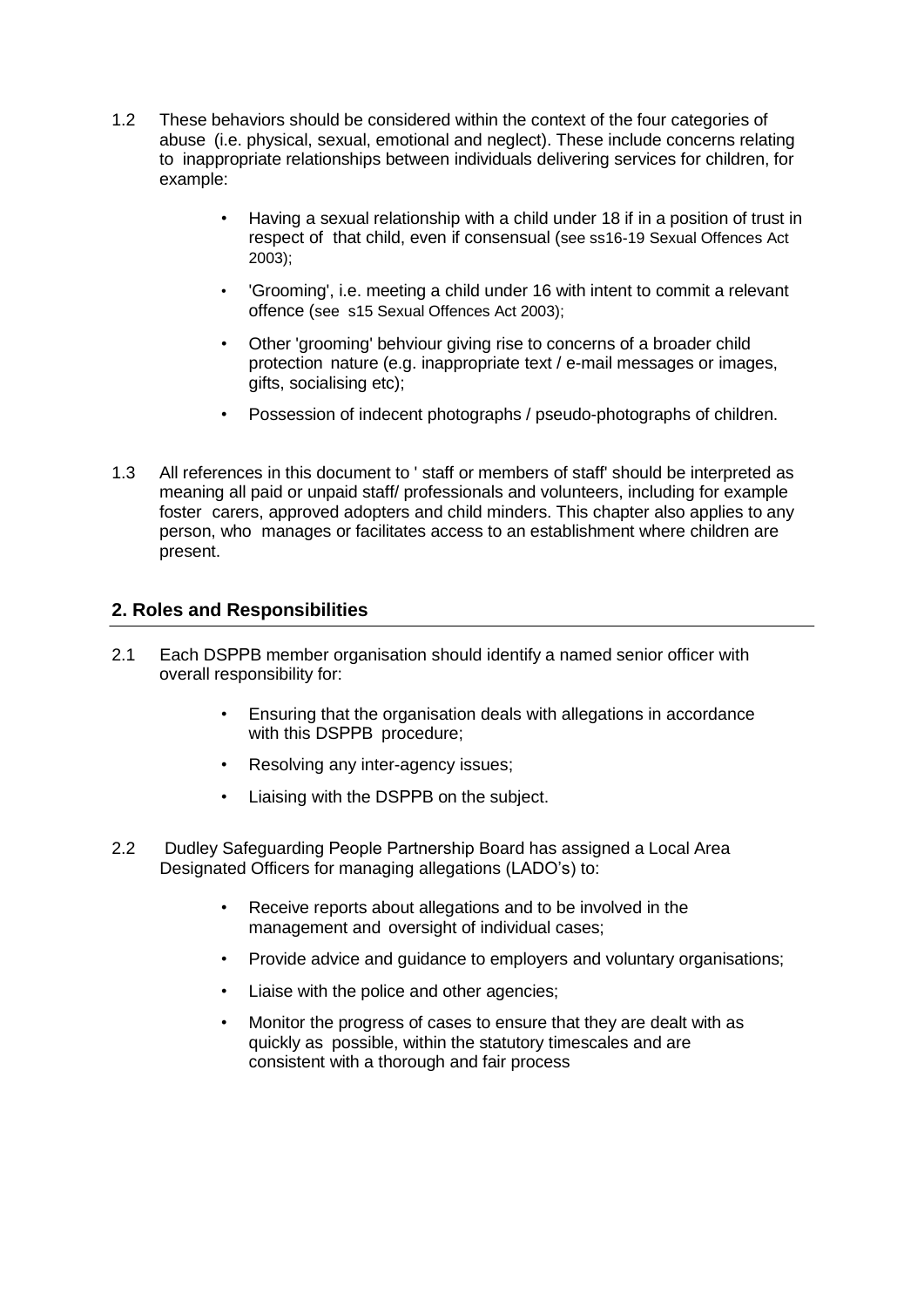- Provide advice and guidance to employers in relation to making referrals to the Disclosure and Barring Service (DBS) and regulatory bodies such as Ofsted, the GMC, DBS, and HPC etc.
- 2.3 Employers should appoint:
	- A designated senior manager to whom allegations or concerns should be reported;
	- A deputy to who reports should be made in the absence of the designated senior manager or where that person is the subject of the allegation or concern.
- 2.4 The police detective inspector on the child abuse investigation team will:
	- Have strategic oversight of the local police arrangements for managing allegations against staff and volunteers;
	- Liaise with the DSPPB on the issue;
	- Ensure compliance with these procedures
- 2.5 The police should designate a detective sergeant to:
	- Liaise with the local authority Designated Officer;
	- Take part in Positions of Trust meetings/discussions;
	- Review the progress of cases in which there is a police investigation;
	- Share information as appropriate, on completion of an investigation or related prosecution.

# **3. General Considerations Relating to Allegations against Staff**

## **Persons to be notified**

- 3.1 The employer must inform the Local Authority Designated Officer for managing allegations (LADO) within one working day when an allegation is made and prior to any further investigation taking place.
- 3.2 The Local Area Designated Officer will advise the employer whether or not informing the parents of the child/ren involved will impede the disciplinary or investigative processes. Acting on this advice, if it is agreed that the information can be partially shared, the employer should inform the parent/s. In some circumstances, however, the parent/s may need to be told straight away (e.g. if a child is injured and requires medical treatment).
- 3.3 The parent/s and the child, if sufficiently mature, should be helped to understand the processes involved and informed about the progress of the case and of the outcome where there is no criminal prosecution. This will include the outcome of any disciplinary process, but not the deliberations of, or the information used in, a hearing.
- 3.4 The employer should seek advice from the Local Area Designated Officer, the Police, and / or *C*hildren's Social Care about how much information should be disclosed to the accused person.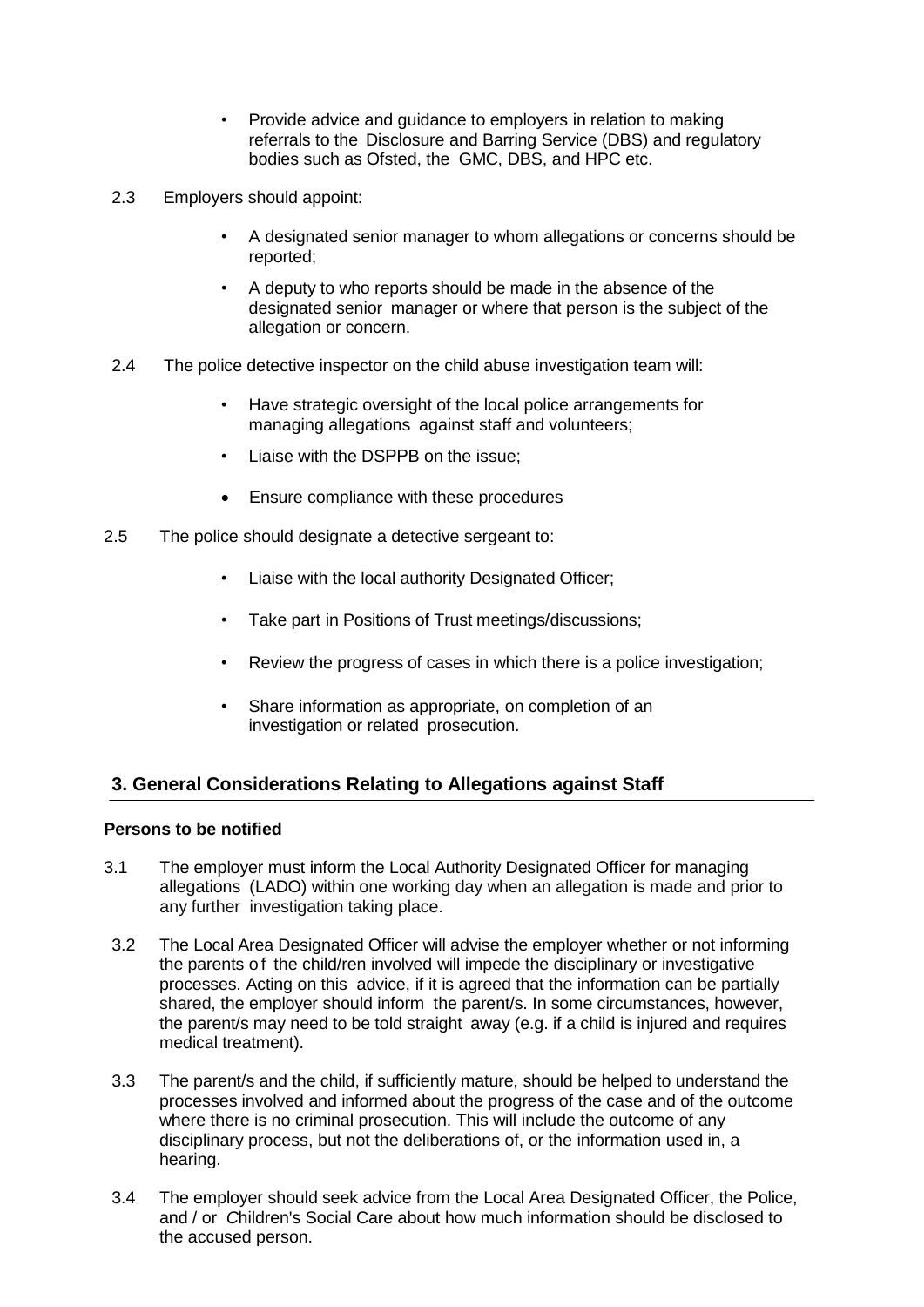- 3.5 Subject to restrictions on the information that can be shared, the employer should, as soon as possible, inform the accused person about the nature of the allegation, how enquiries will be conducted and the possible outcome (e.g. disciplinary action or referral to the DBS or regulatory body).
- 3.6 The Accused member of staff should:
	- Be treated fairly and honestly and helped to understand ,the concerns expressed and the processes involved;
	- Be kept informed of the progress and outcome of any investigation and the implications for any disciplinary or related process;
	- If suspended, be kept up to date about events in the workplace.
- 3.7 Ofsted should be informed of any allegation or concern made against a member of staff in any day care establishment for children under the age of 8 or against a registered child minder. They should also be invited to take part in any subsequent strategy meeting/discussion.
- 3.8 Children's Social Care should inform Ofsted of all allegations made against a foster carer, prospective adopter or a member of staff in a residential child care facility.

## **Confidentiality**

- 3.9 Every effort should be made to maintain confidentiality and guard against publicity while an allegation is being investigated or considered. Apart from keeping the child, parents and the accused person (where this would not place the child at further risk) up to date with progress of the case, information should be restricted to those who have a need to know in order to protect children, facilitate enquiries, manage related disciplinary or suitability processes.
- 3.10 The Police should not provide identifying information to the press or media, unless and until a person is charged, except in exceptional circumstances (e.g. an appeal to trace a suspect). In such cases, the reasons should be documented and partner agencies consulted beforehand.
- 3.11 Section 13 of the *Education Act 2011* introduces new restrictions implemented in October 2012 on the publication of any information that would identify a teacher who is the subject of an allegation of misconduct that would constitute a criminal offence, where the alleged victim of the offence is a registered pupil at the school.

Such restrictions remain in place unless or until the teacher is charged with a criminal offence, though they may be dispensed with on the application to the Magistrates' Court by any person, if the court is satisfied that it is in the interests of justice to do so, having regard to the welfare of:

- a. The person who is the subject of the allegation; and
- b. The victim of the offence to which the allegation relates

There is a right of appeal to the Crown Court.

This restriction will apply to allegations made against any teacher who works at a school, including supply and peripatetic teachers. 'School' includes academies, Free Schools, independent schools and all types of maintained schools.

There is a new offence of publishing any information in breach of these restrictions.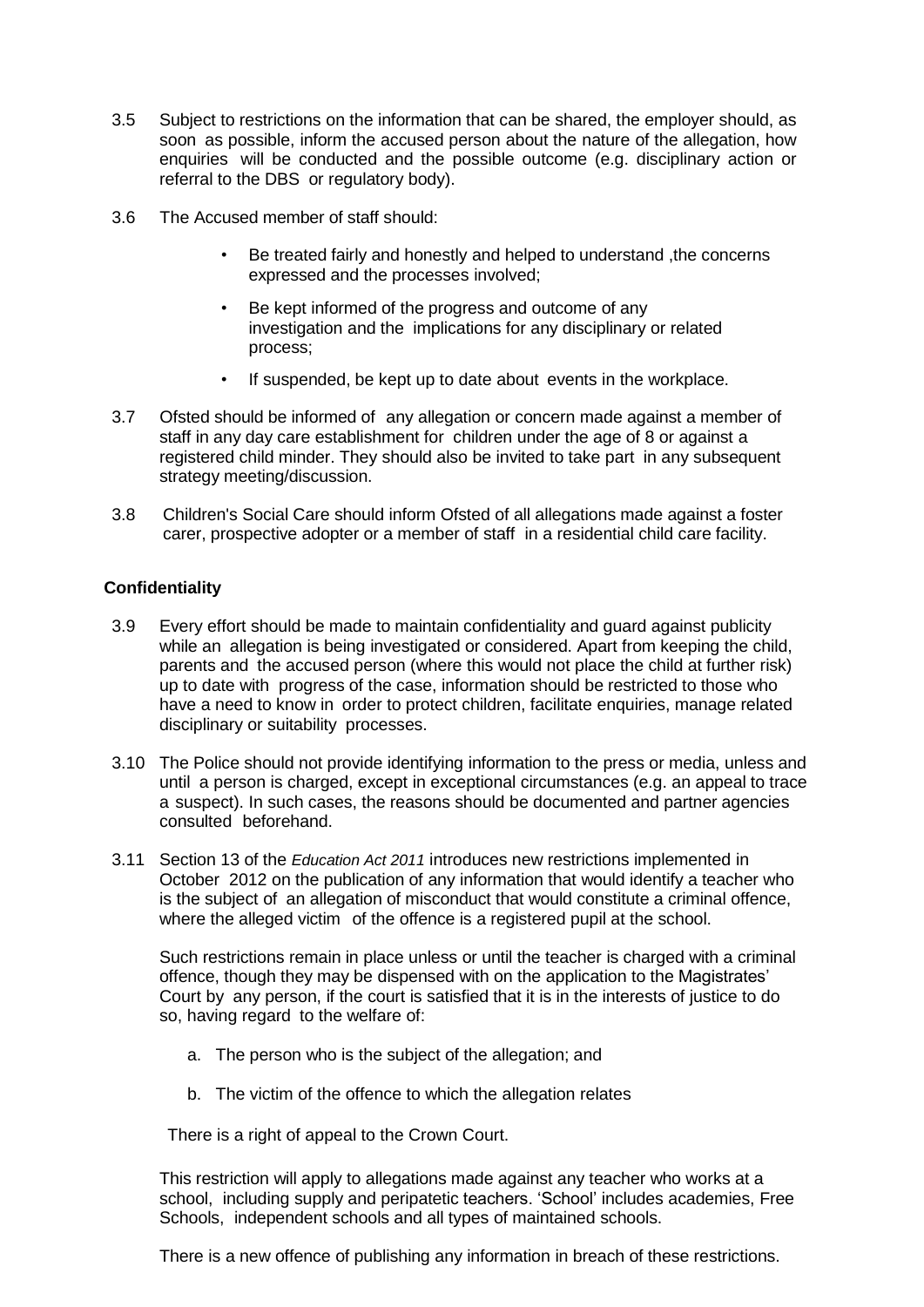Publication includes any communication, in whatever form, which is addressed to the public at large or any section of the public.

It is a defence to show that the person publishing was not aware of the allegation having been made as set out in section141H 'Defences' of the Act.

- 3.12 The designated senior manager should take advice from the Local Area Designated Officer, Police and Children's Social Care Communications Team to agree the following:
	- who needs to know and, importantly, exactly what information can be shared;
	- how to manage speculation, leaks and gossip;
	- what, if any information can be reasonably given to the wider community to reduce speculation; and
	- how to manage press interest if and when it should arise.

#### **Support**

- 3.13 The organisation, together with Children's Social Care and / or Police, where they are involved, should consider the impact on the child concerned and provide support as appropriate. Liaison between the agencies should take place in order to ensure that the child's needs are addressed.
- 3.14 As soon as possible after an allegation has been received, the accused member of staff should be advised to contact their union or professional association. Human resources should be consulted at the earliest opportunity in order that appropriate support can be provided via the organisation's occupational health or employee welfare arrangements.

#### **Suspension**

- 3.14 Suspension is a neutral act and it should not be automatic. It should be considered in any case where:
	- There is cause to suspect a child has suffered, or likely to suffer **significant harm**; or
	- The allegation warrants investigation by the police; or
	- The allegation is so serious that it might be grounds for dismissal.
- 3.15 The possible risk of harm to children should be evaluated and managed in respect of the child/ren involved and any other children in the person of concern's home, work or community life.
- 3.16 If a Positions of Trust meeting / discussion is to be held or if Children's Social Care, and the Police are to make enquiries, the Local Area Designated should canvass their views on suspension and inform the employer.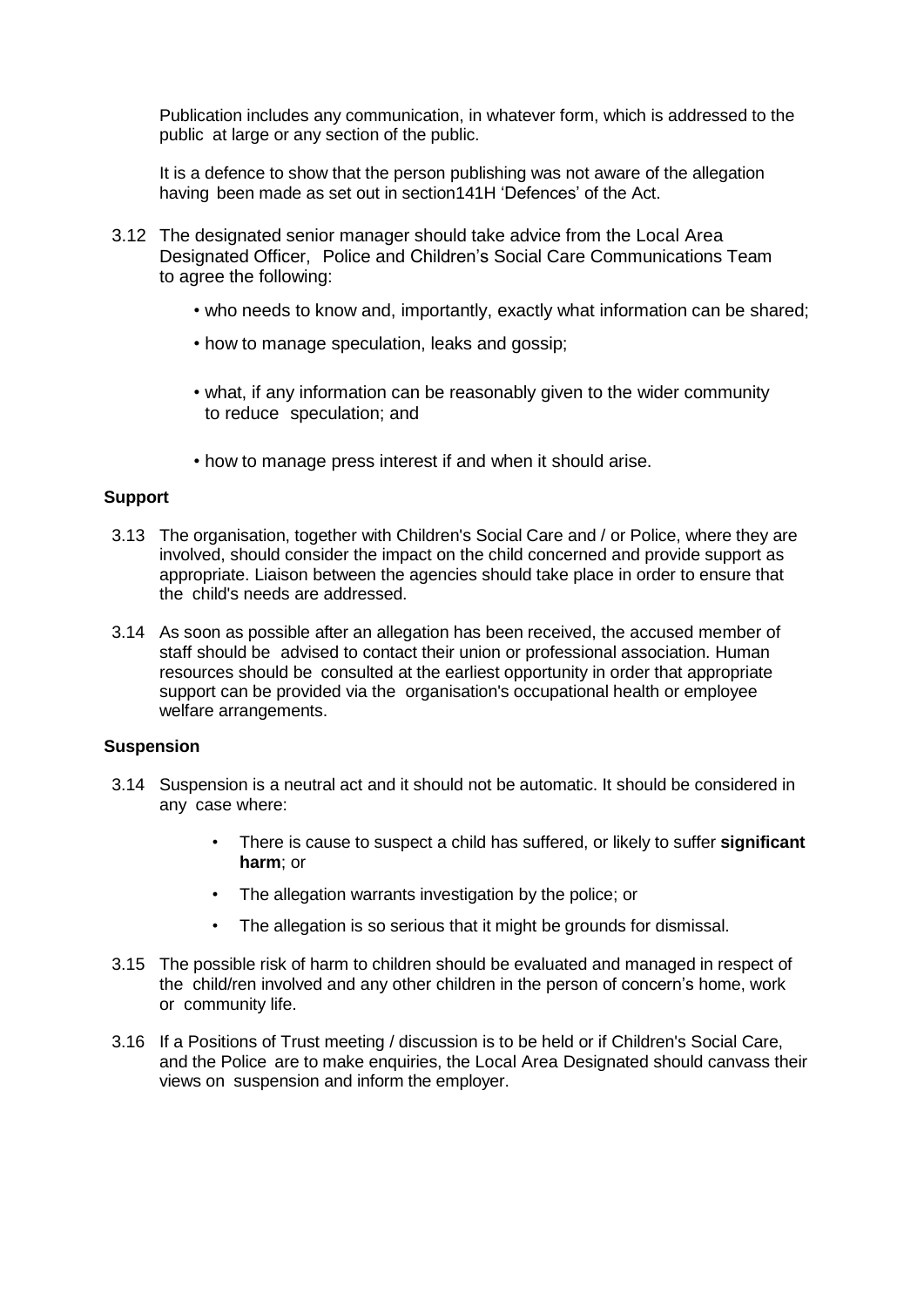Only the employer, however, has the power to suspend an accused employee and they cannot be required to do so by a local authority or police.

3.17 If a suspended person is to return to work, the employer should consider what help and support might be appropriate (e.g. a phased return to work and/or provision of a mentor), and also how best to manage the member of staff's contact with the child concerned, if still in the workplace.

#### **Resignations and Compromise agreements'**

- 3.18 Every effort should be made to reach a conclusion in all cases even if:
	- The individual refuses to cooperate, having been given a full opportunity to answer the allegation and make representations;
	- It may not be possible to apply any disciplinary sanctions if a person's period of notice expires before the process is complete.
- 3.19 Compromise agreements' must not be used (i.e. where a member of staff agrees to resign provided that disciplinary action is not taken and that a future reference is agreed).

A Settlement/compromise agreement which prevents the employer from making a DBS referral when the criteria are met for so doing would likely result in a criminal offence being committed for failure to comply with the duty to refer.

#### **Organised and historical abuse**

- 3.20 Investigators should be alert to signs of organised or widespread abuse and/or the involvement of other perpetrators or institutions. They should consider whether the matter should be dealt with in accordance with complex abuse procedures which, if applicable, will take priority. See **Organised and Complex Abuse Procedure**. **[http://www.proceduresonline.com/dudley/scb/chapters/p\\_org\\_complex\\_abuse.html](http://www.proceduresonline.com/dudley/scb/chapters/p_org_complex_abuse.html)**
- 3.21 Historical allegations should be responded to in the same way as contemporary concerns. It will be important to ascertain if the person is currently working with children and if that is the case, to consider whether the current employer should be informed.

#### **Whistle-blowing**

- 3.22 All staff should be made aware of the organisation's whistle-blowing policy and feel confident to voice concerns about the attitude or actions of colleagues. Staff should be encouraged to put their names to concerns.
- 3.23 If a member of staff believes that a reported allegation or concern is not being dealt with appropriately by their organisation, they should report the matter to the Local Designated so that concerns can be followed up.

#### **Timescales**

3.24 It is in everyone's interest; however it has to be dealt with expeditiously, fairly and thoroughly and for unnecessary delays to be avoided. The target timescales provided in the flow chart of these Procedure*s* are realistic in most cases, but some cases will take longer because of their specific nature or complexity.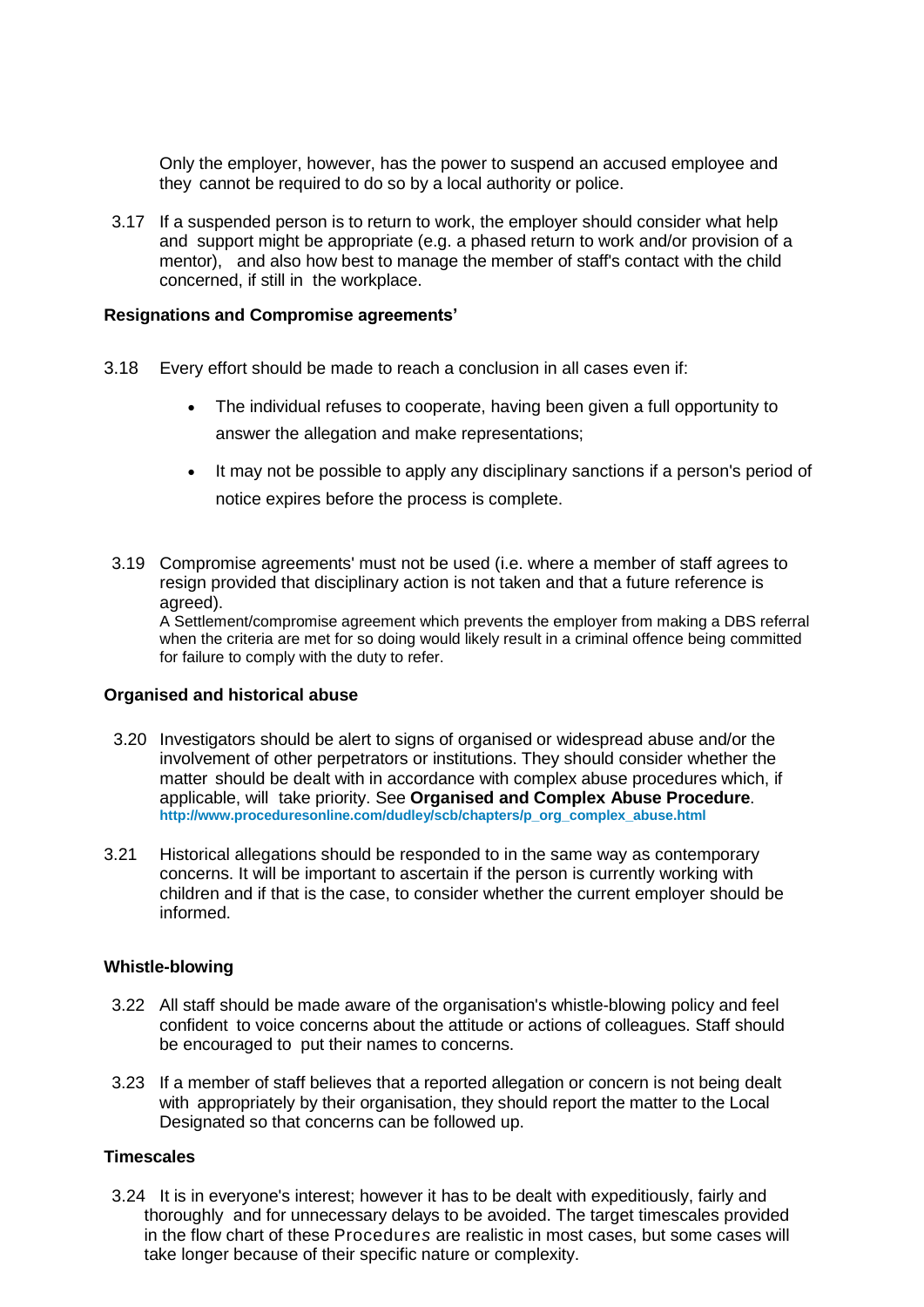## **4.** Initial Response to an Allegation or Concern

4.1 An allegation against a member of staff may arise from a number of sources (e.g. a report from a child, a concern raised by another adult in the organisation, or a complaint by a parent). It may also arise in the context of the member of staff and their life outside work or at home.

#### **Initial action by person receiving or identifying an allegation or concern**

- 4.2 The person to whom an allegation or concern is first reported should treat the matter seriously and keep an open mind.
- 4.3 They should not:
	- Investigate or ask leading questions, taking statements from anyone if seeking clarification;
	- Make assumptions or offer alternative explanations;
	- Promise confidentiality, but give assurance that the information will only be shared on a 'need to know' basis
- 4.4 They should:
	- Make a written record of the information (where possible in the child / adult's own words), including the time, date and place of incident/s, persons present and what was said;
	- Sign and date the written record;
	- Immediately report the matter to the designated senior manager, or the deputy in their absence or; where the designated senior manager is the subject of the allegation report to the deputy or other appropriate senior manager.

#### **Initial action by the designated senior manager**

- 4.5 When informed of a concern or allegation, the designated senior manager in your organisation should not investigate the matter or interview the member of staff, child concerned or potential witnesses. They should:
	- Obtain written details of the concern / allegation, signed and dated by the person receiving (not the child / adult making the allegation);
	- Approve and date the written details;
	- Record any information about times, dates and location of incident/s and names of any potential witnesses;
	- Record discussions about the child and/or member of staff, any decisions made, and the reasons for those decisions.
- 4.6 The designated senior manager should report the allegation to the Local Area Designated Officer and discuss the decision in relation to the agreed threshold criteria within one working day. Referrals should not be delayed in order to gather information and a failure to report an allegation or concern in accordance with procedures is a potential disciplinary matter.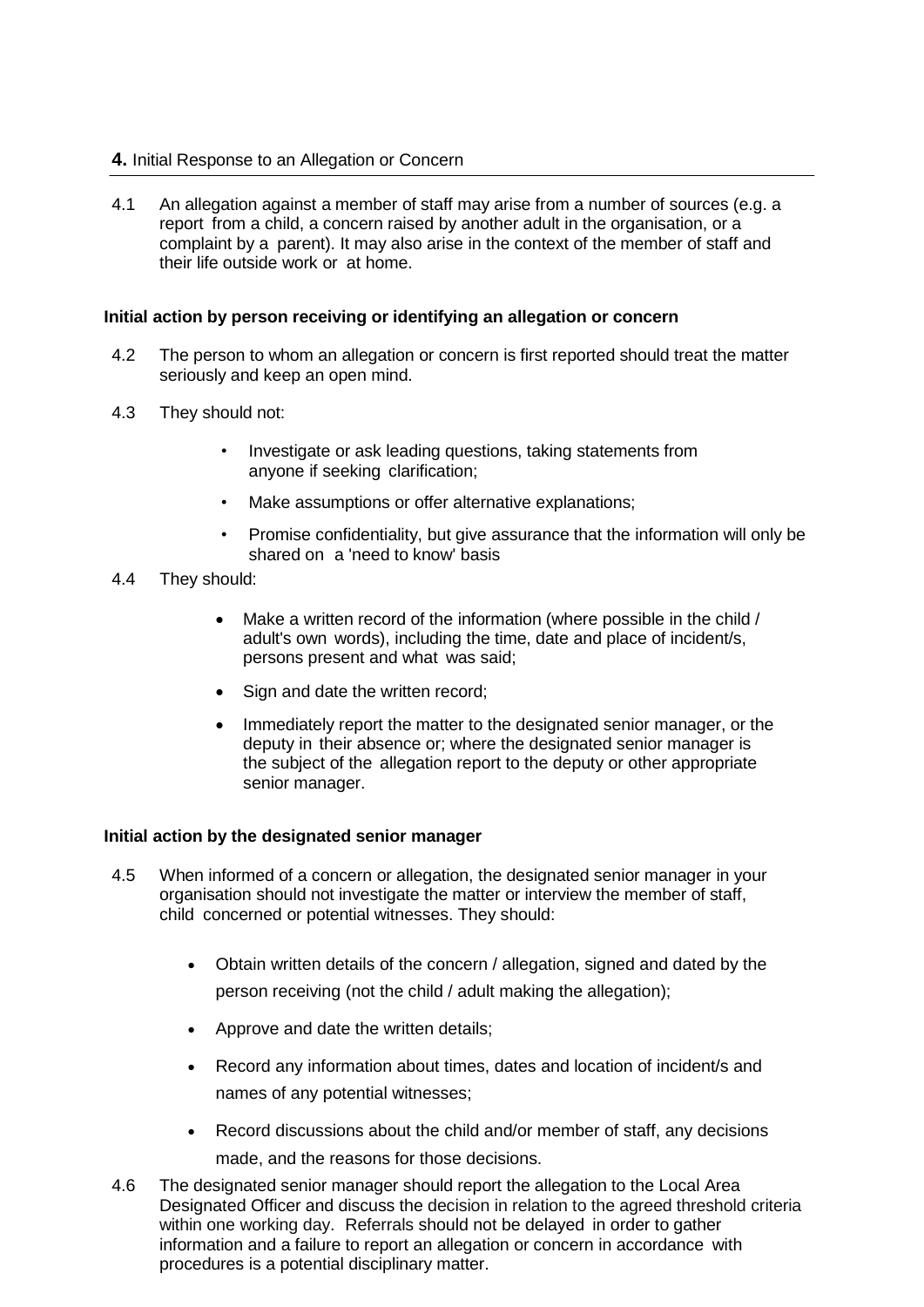- 4.7 If an allegation requires immediate attention, but is received outside normal office hours, the designated senior manager should consult the Children's Social Care Emergency Duty Team, local Police and inform the Local Area Designated Officer as soon as possible.
- 4.8 If a police officer receives an allegation, they should, without delay, report it to the designated detective sergeant on the child abuse investigation team (CAIT). The detective sergeant should then immediately inform the Local Area Designated Officer.
- 4.9 Similarly an allegation made to Children's Social Care should be immediately reported to the Local Area Designated Officer.

### **Initial consideration by the designated senior manager and the Local Area Designated Officer**

- 4.10 There are up to three strands in the consideration of an allegation:
	- A Police investigation of a possible criminal offence;
	- Children's Social Care enquiries and/or assessment about whether a child is in need of protection or services;
	- Consideration by an employer of disciplinary action.
- 4.11 The Local Area Designated Officer and the designated senior manager should consider first whether further details are needed and whether there is evidence or information that establishes that the allegation is false or unfounded. Care should be taken to ensure that the child is not confused as to dates, times, locations or identity of the member of staff.
- 4.12 . If the allegation is not demonstrably false and there is cause to suspect that a child is suffering or is likely to suffer significant harm, the Local Area Designated Officer should refer to *C*hildren's Social Care ask them to convene an immediate strategy meeting / discussion:
- 4.13 The police must be consulted about any case in which a criminal offence may have been committed. If the threshold for significant harm is not reached, but a police investigation might be needed, the Local Area Designated Officer should immediately inform the police and convene an initial evaluation (similar to strategy meeting / discussion), to include the police, employer and other agencies involved with the child.
- 4.14 If a child is not believed to have suffered, or to be likely to suffer Significant Harm but a police investigation will continue, the Local Area Designated Officer should conduct this discussion with the police, the designated senior manager and any other agencies involved to evaluate the allegation and decide how it should be dealt with;
- 4.15 This discussion should take place within one working day and must consider how to take matters forward in a criminal process parallel with a disciplinary process or whether any disciplinary action will need to await the completion of the police enquiries and/or prosecution. The progress should be reviewed by the police no later than four weeks after the initial evaluation meeting and thereafter at fortnightly or monthly intervals.

## **Positions of Trust Meeting / discussion (Strategy)**

4.16 Wherever possible, a strategy meeting / discussion should take the form of a meeting. However, on occasions a telephone discussion may be justified. The following is a list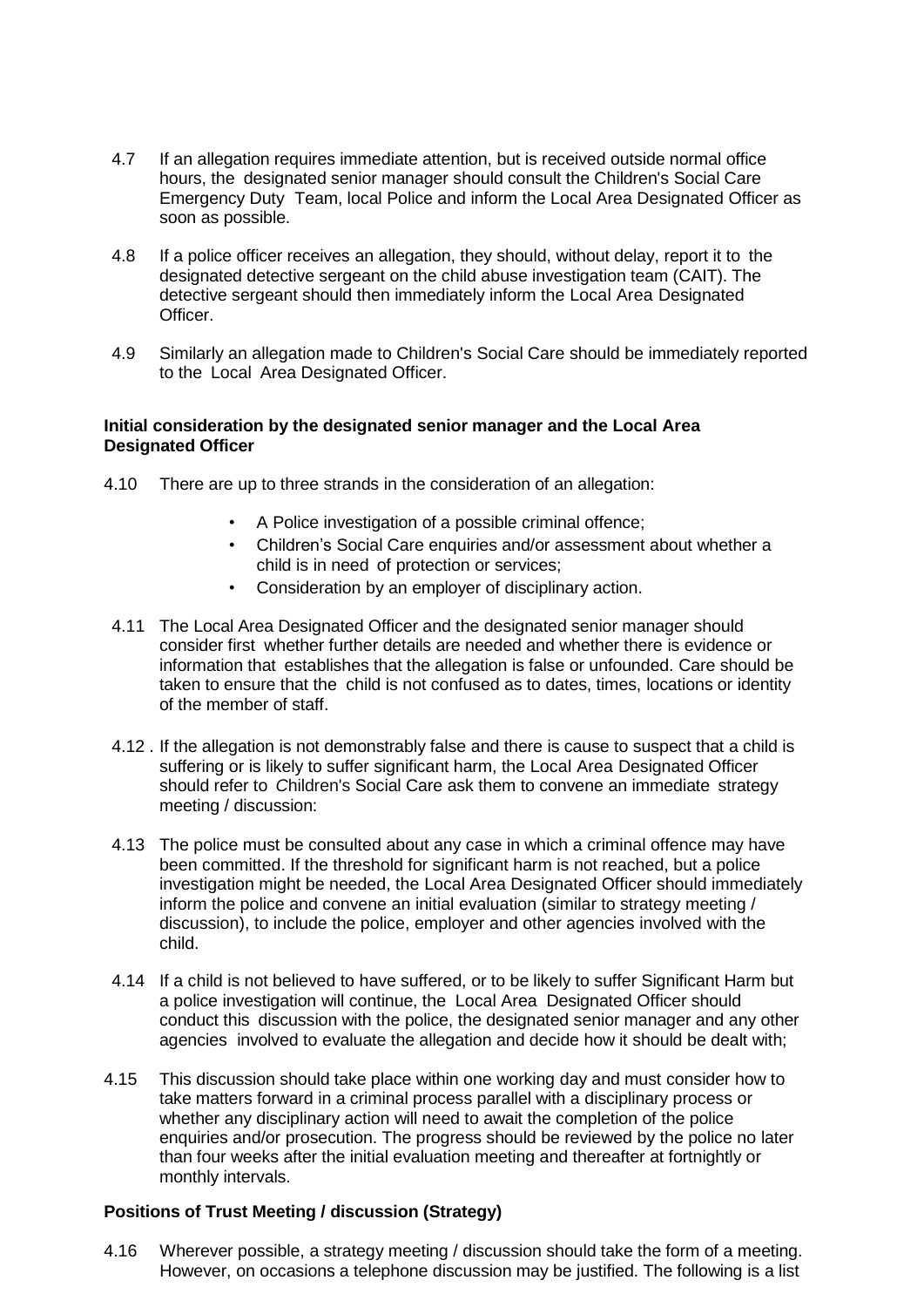- of possible participants:
	- The Local Area Designated Officer;
	- Relevant social worker and their manager;
	- Detective sergeant;
	- The Designated and/or named Safeguarding Children Health Professional (CCG); and always when an allegation concerns a health agency worker /professional;
	- Consultant paediatrician;
	- Designated senior manager for the employer concerned;
	- Human resources representative;
	- Legal adviser where appropriate;
	- Senior representative of the employment agency or voluntary organisation if applicable;
	- Manager from the fostering service provider when an allegation is made against a foster carer;
	- Supervising social worker when an allegation is made against a foster carer;
	- Those responsible for regulation and inspection where applicable (e.g. CQC,GMC or Ofsted);
	- Where a child is placed or resident in the area of another authority, representative/s of relevant agencies in that area;
	- Complaints officer if the concern has arisen from a complaint

#### 4.17 The Positions of Trust meeting / discussion should:

- Decide whether there should be a Section 47 Enquiry and / or police investigation and consider the implications;
- Consider whether any parallel disciplinary process can take place and agree protocols for sharing information;
- Consider the current allegation in the context of any previous allegations or concerns;
- Where appropriate, take account of any entitlement by staff to use reasonable force to control or restraining children (*e.g. section 93, Education and Inspections Act 2006)*; in respect of teachers and authorised staff)
- Consider whether a complex abuse investigation is applicable; see *Organised and Complex Abuse Procedure*;
- Plan enquiries if needed, allocate tasks and set timescales;
- Decide what information can be shared, with whom and when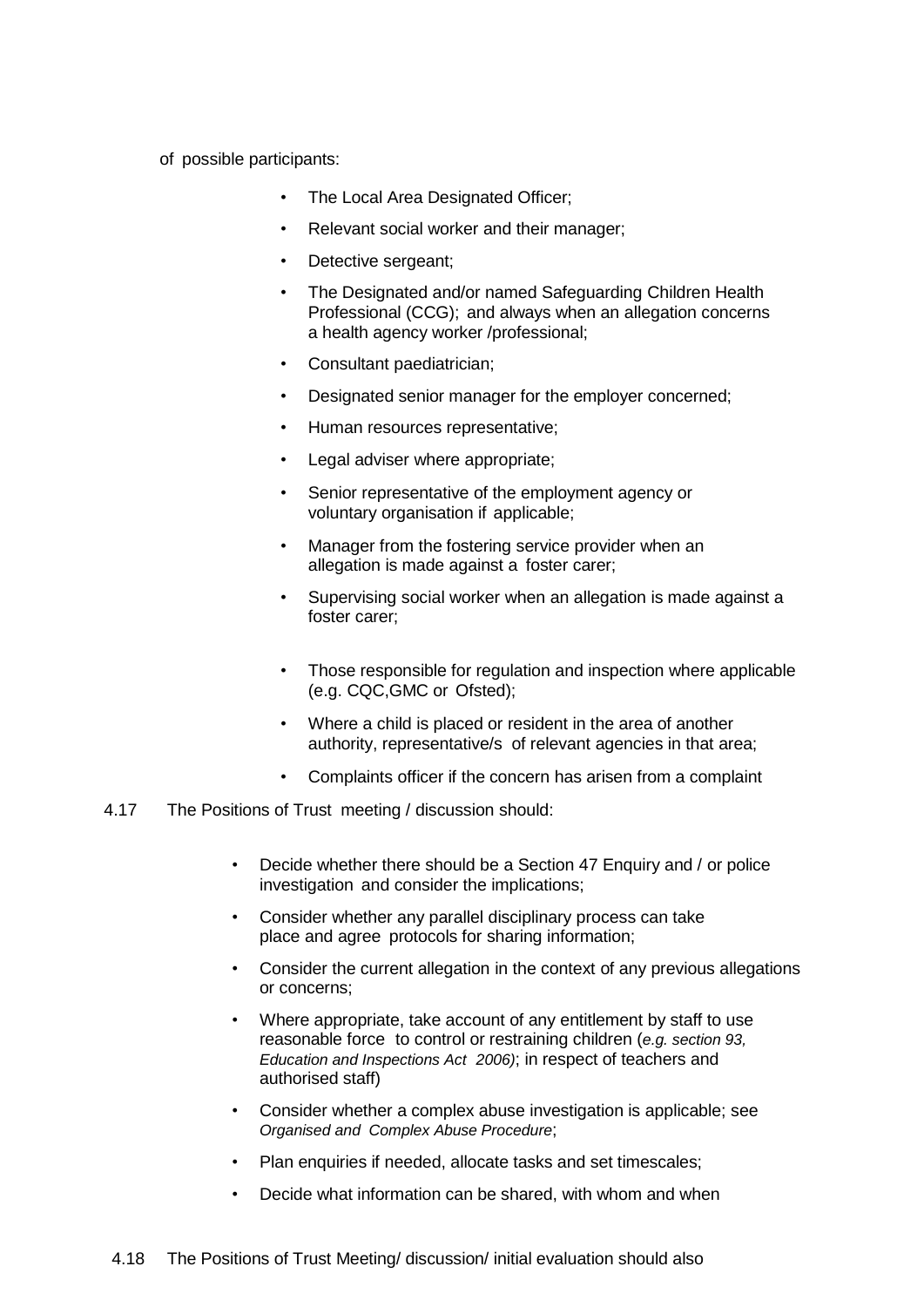- Ensure that arrangements are made to protect the child/ren involved and any other child/ren affected, including taking emergency action where needed;
- Consider what support should be provided to all children who may be affected;
- Consider what support should be provided to the member of staff and others who may be affected and how they will be kept up to date with the progress of the investigation;
- Ensure that investigations are sufficiently independent;
- Consider and make recommendations where appropriate regarding suspension, or alternatives to suspension;
- Identify a lead contact manager within each agency;
- Agree protocols for reviewing investigations and monitoring progress by the Designated Officer ( DO), having regard to the target timescales;
- Consider issues for the attention of senior management (e.g. media interest, resource implications);
- Consider reports for consideration of barring;
- Consider risk assessments to inform the employer's safeguarding arrangements;
- Agree dates for future Positions of Trust meetings / discussions.
- 4.19 A final Positions of Trust meeting / discussion should be held to ensure that all tasks have been completed, including any referrals to the DBS if appropriate, and, where appropriate, agree an action plan for future practice based on lessons learnt.
- 4.20 The Positions of Trust meeting / discussion should take in to account the following definitions when determining the outcome of allegation investigations:
	- 1. **Substantiated**: there is sufficient identifiable evidence to prove the allegation;
	- 2. **False**: there is sufficient evidence to disprove the allegation;
	- 3. **Malicious**: there is clear evidence to prove there has been a deliberate act to deceive and the allegation is entirely false;
	- 4. **Unsubstantiated**: this is not the same as a false allegation. It means that there is insufficient evidence to prove or disprove the allegation; the term therefore does not imply guilt or innocence.
	- 5. *Unfounded:* there is no evidence or proper basis which supports the allegation being made. It might also indicate that the person making the allegation misinterpreted the incident or was mistaken about what they saw. Alternatively they may not have been aware of all the circumstances

NB Schools may wish to use the additional definition of 'unfounded' to reflect cases where there is no evidence or proper basis which supports the allegation being made. It might also indicate that the person making the allegation misinterpreted the incident or was mistaken about what they saw. Alternatively they may not have been aware of all the circumstances (Keeping Children Safe in Education March 2015).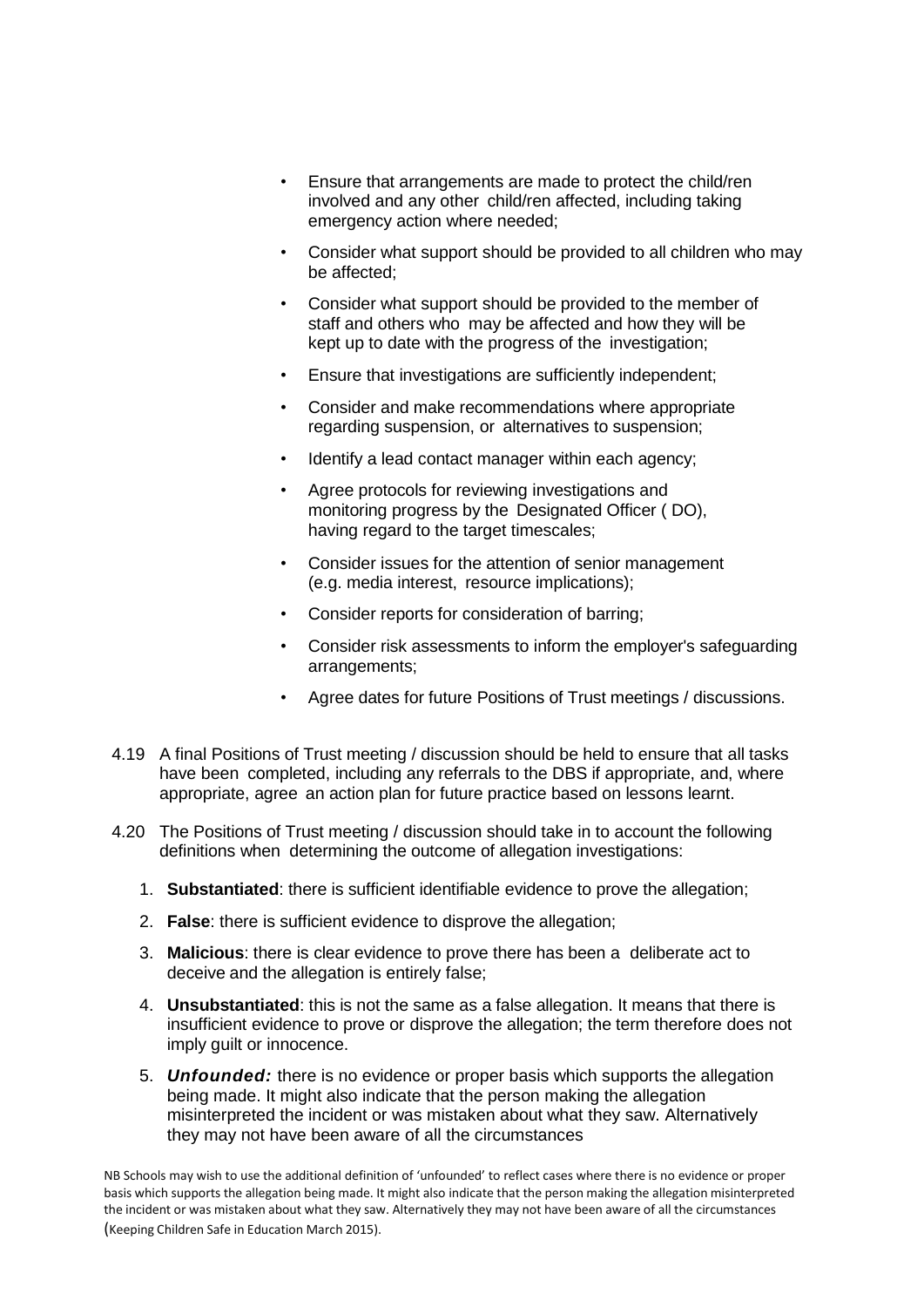## **Allegations against staff in their personal lives**

- 4.21 If an allegation or concern arises about a member of staff, outside of their work with children, and this may present a risk of harm to child/ren for whom the member of staff is responsible, the general principles outlined in these procedures will still apply.
- 4.22 The Local Area Designated Officer should decide whether the concern justifies:
	- Approaching the member of staff's employer for further information, in order to assess the level of risk of harm; and / or
	- Inviting the employer to a further strategy meeting / discussion about dealing with the possible risk of harm.
- 4.23 If the member of staff lives in a different authority area to that which covers their workplace, liaison should take place between the relevant agencies in areas and a joint strategy meeting / discussion convened if the circumstances warrants, i.e. if there are children in their household.
- 4.24 In some cases, an allegation of abuse against someone closely associated with a member of staff (e.g. partner, member of the family or other household member) may present a risk of harm to child/ren for whom the member of staff is responsible. In these circumstances, a strategy meeting / discussion should be convened to consider:
	- The ability and/or willingness of the member of staff to adequately protect the child/ren;
	- Whether measures need to be put in place to ensure their protection;
	- Whether the role of the member of staff is compromised.

## **5. Disciplinary Process**

## **Disciplinary or suitability process and investigations**

- 5.1 The Local Area Designated Officer and the designated senior manager should discuss whether disciplinary action is appropriate in all cases where:
	- It is clear at the outset or decided by a strategy meeting / discussion that a police investigation or LA children's social care enquiry is not necessary; or
	- The employer or Local Area Designated Officer is informed by the Police or the Crown Prosecution Service that a criminal investigation and any subsequent trial is complete, or that an investigation is to be closed without charge, or a prosecution discontinued.
- 5.2 The discussion should consider any potential misconduct or gross misconduct on the part of the member of staff, and take into account:
	- Information provided by the Police and / or Children's Social Care;
	- The result of any investigation or trial;
	- The different standard of proof in disciplinary and criminal proceedings.
- 5.3 In the case of supply, contract and volunteer workers, normal disciplinary procedures may not apply. In these circumstances, the Local Area Designated Officer and employer should act jointly with the providing agency, if any, in deciding whether to continue to use the person's services, or provide future work with children, and if not,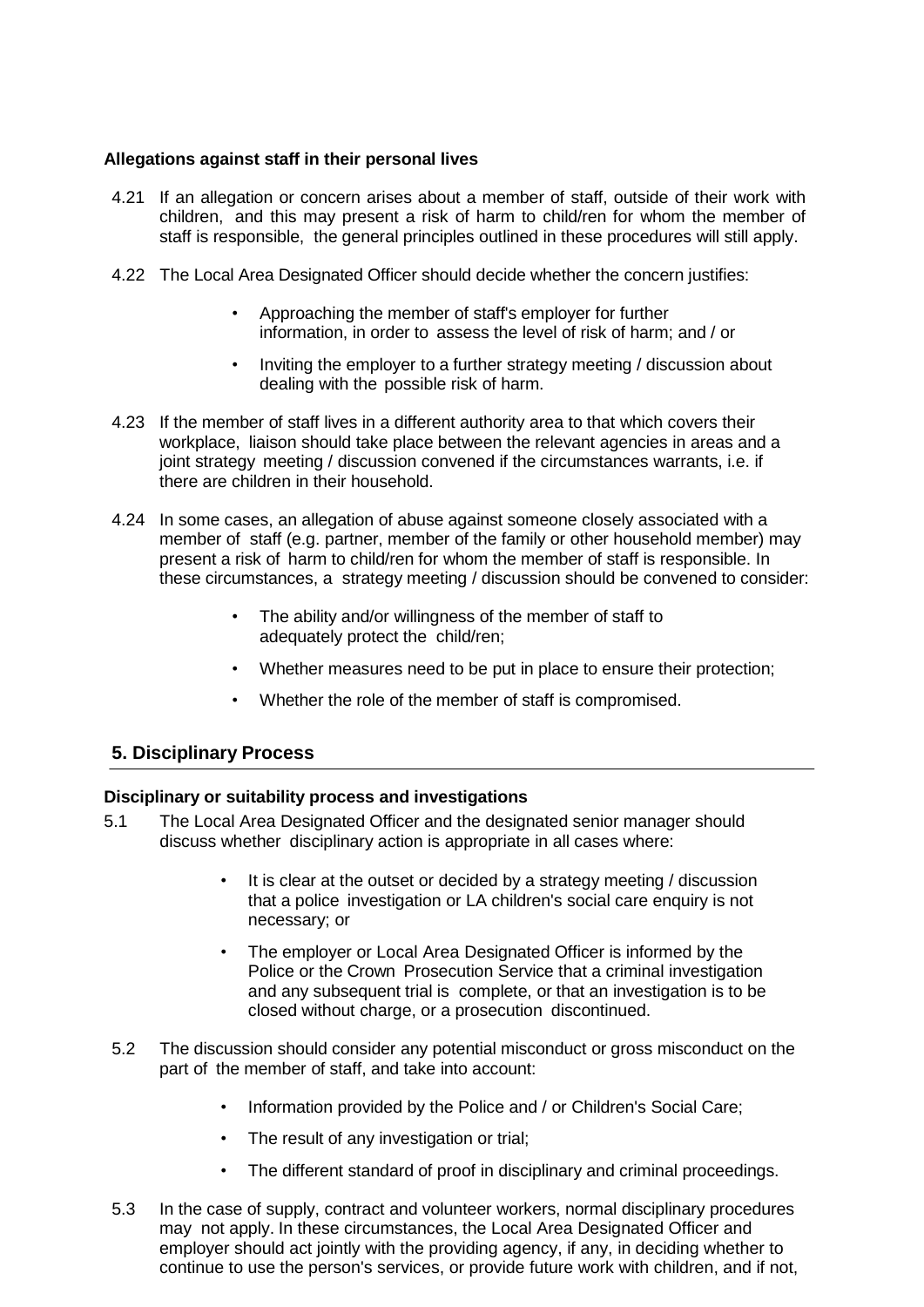whether to make a report for consideration of barring or other action.

- 5.4 If formal disciplinary action is not required, the employer should institute appropriate action within three working days. If a disciplinary hearing is required, and further investigation is not required, it should be held within the timescales identified in your organisations disciplinary policy.
- 5.5 If further investigation is needed to decide upon disciplinary action, the employer and the Local Area Designated Officer should discuss whether the employer has appropriate resources or whether the employer should commission an independent investigation because of the nature and/or complexity of the case and in order to ensure objectivity. The investigation should not be conducted by a relative or friend of the member of staff.
- 5.6 The aim of an investigation is to obtain, as far as possible, a fair, balanced and accurate record in order to consider the appropriateness of disciplinary action and / or the individual's suitability to work with children. Its purpose is not to prove or disprove the allegation.
- 5.7 If, at any stage, new information emerges that requires a child protection referral, the investigation should be held in abeyance and only resumed if agreed with LA children's Social Care and the Police. Consideration should again be given as to whether suspension is appropriate in light of the new information again once advice has been sought.
- 5.8 The investigating officer should aim to provide a report within ten days
- 5.9 On receipt of the report the employer should decide, within ten working days, whether a disciplinary hearing is needed. If a hearing is required it should be held within 15 working days.

## **Sharing information for disciplinary purposes**

- 5.10 Wherever possible, Police and Children's Social Care should, during the course of their investigations and enquiries, obtain consent to provide the employer and/or regulatory body with statements and evidence for disciplinary purposes.
- 5.11 If the Police or CPS decides not to charge, or decide to administer a caution, or the person is acquitted, the police should pass all relevant information to the employer without delay.
- 5.12 If the person is convicted, the police should inform the employer and the Local Area Designated Officer straight away so that appropriate action can be taken

## **6. Record Keeping and Monitoring Progress**

## **Record keeping**

6.1 Employers should keep a clear and comprehensive summary of the case record on a person's confidential personnel file and give a copy to the individual. The record should include details of how the allegation was followed up and resolved, the decisions reached and the action taken. It should be kept at least until the person reaches normal retirement age or for ten years if longer.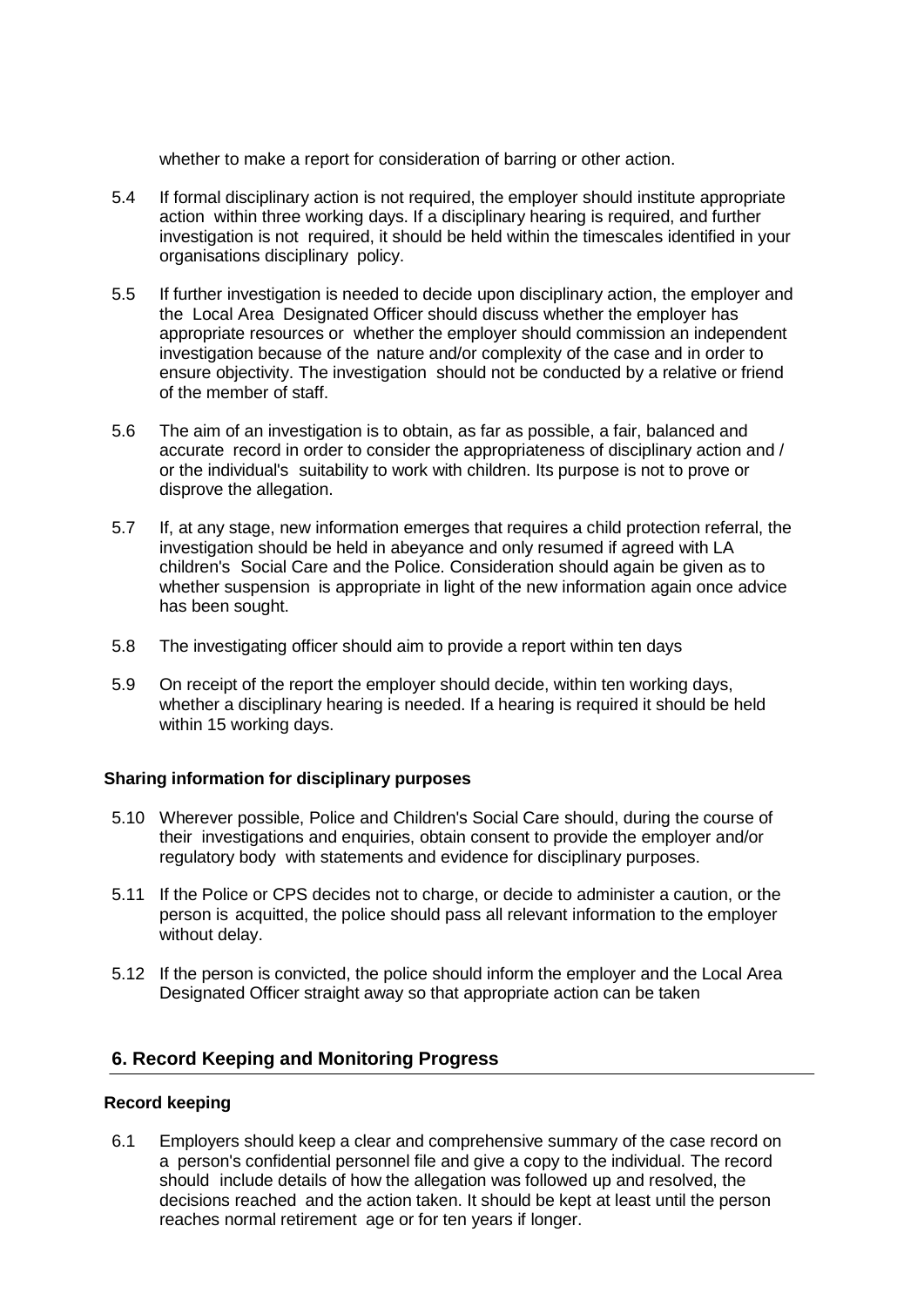The purpose of the record is to enable accurate information to be given in response to any future request for a reference if the person has moved on. It will provide clarification where a future DBS request reveals non convicted information, and will help to prevent unnecessary reinvestigation if an allegation re surfaces after a period of time. In this sense it may serve as a protector to the individual themselves, as well as in cases where substantiated allegations need to be known about to safeguard future children.

Details of allegations that are found to be malicious should be removed from personnel records. For Education services see the *DfE Keeping Children Safe in Education: Statutory Guidance for Schools and Colleges, which was updated and published for implementation in July 2015.* 

#### **Monitoring Process**

- 6.2 The Local Area Designated Officer should monitor and record the progress of each case, either fortnightly or monthly depending on its complexity. This could be by way of review strategy meetings / discussions / initial evaluations or direct liaison with the Police, Children's Social Care, or employer, as appropriate. Where the target timescales cannot be met, the Local Area Designated Officer should record the reasons.
- 6.3 The Local Area Designated Officer should keep comprehensive records in order to ensure that each case is being dealt with expeditiously and that there are no undue delays. The records will also assist DSPPB to monitor and evaluate the effectiveness of the procedures for managing allegations and provide statistical information to the **Department for Education (DfE)** as required.
- 6.4 If a Police investigation is to be conducted, the police should set a date for reviewing its progress and consulting the CPS about continuing or closing the investigation or charging the individual. Wherever possible, this should be no later than four weeks after the strategy meeting / discussion / initial evaluation. Dates for further reviews should also be agreed, either fortnightly or monthly depending on the complexity of the investigation.

## **7. Unsubstantiated and False Allegations**

- 7.1 Where it is concluded that there is insufficient evidence to substantiate an allegation, the Local Area Designated Officer who chaired the strategy meeting / discussion or initial evaluation should prepare a separate report of the enquiry and forward this to the designated senior manager of the employer to enable them to consider what further action, if any, should be taken.
- 7.2 False allegations are rare and may be a strong indicator of abuse elsewhere which requires further exploration. If an allegation is demonstrably false, the employer, in consultation with the Designated Officer (DO), should refer the matter to Children's social care to determine whether the child is in need of services, or might have been abused by someone else.
- 7.3 If it is established that an allegation has been deliberately invented, the police should be asked to consider what action may be appropriate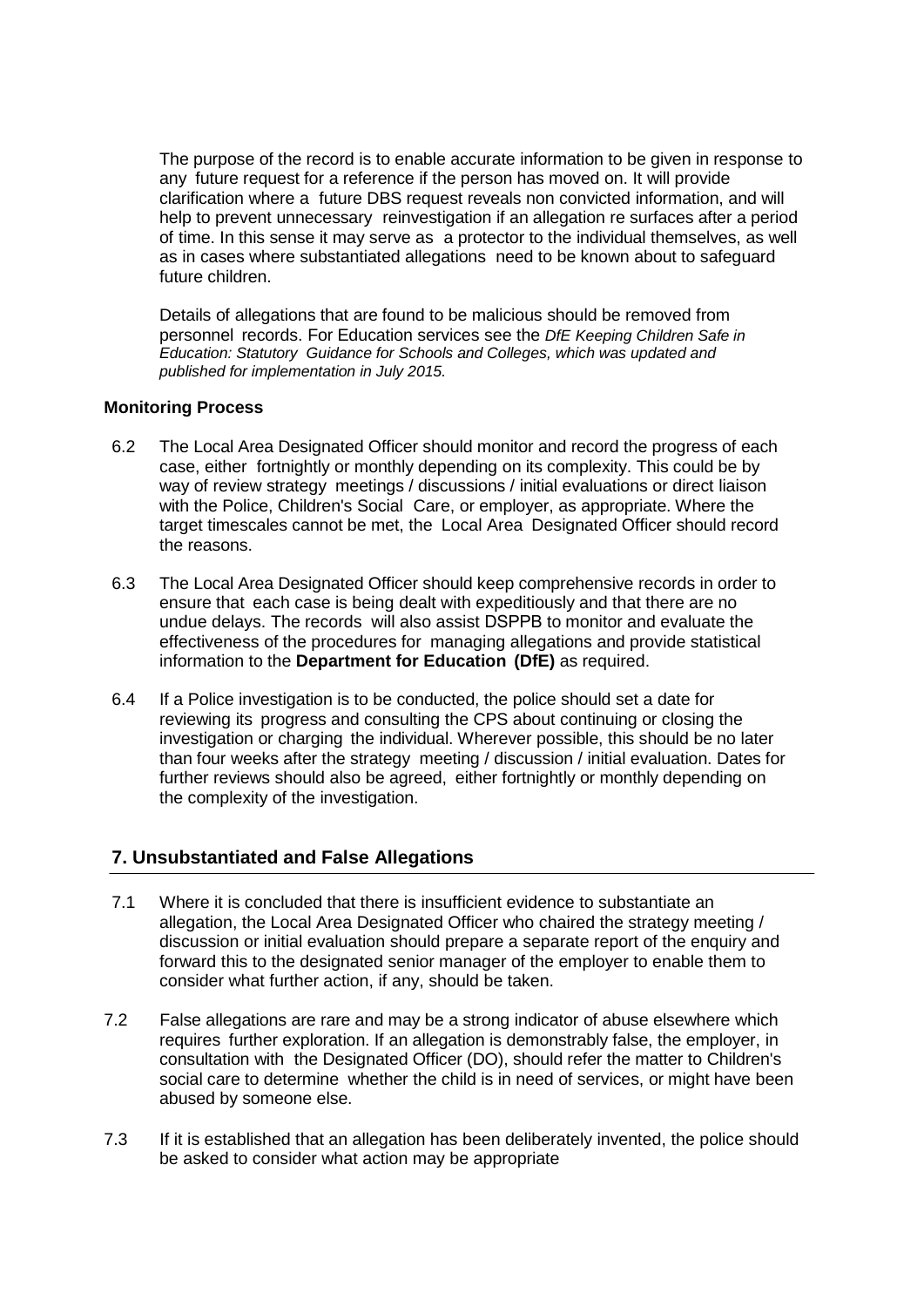# **8. Substantiated Allegations and Referral to the DBS**

## **Substantiated allegations**

### 8.1 The **Disclosure and Barring Service (DBS)**

(https[://www.gov.uk/government/organisations/disclosure-and-barring-service\)](http://www.gov.uk/government/organisations/disclosure-and-barring-service)) was established under the Protection of Freedoms Act 2012 and merges the functions previously carried out by the Criminal Records Bureau (CRB) and Independent Safeguarding Authority (ISA). The relevant legislation is set out in the **Protection of Freedoms Act 2012 (**[http://www.legislation.gov.uk/ukpga/2012/9/contents/enacted\).](http://www.legislation.gov.uk/ukpga/2012/9/contents/enacted))

- 8.2 If an allegation is substantiated and the person is dismissed or the employer ceases to use the person's service or the person resigns or otherwise ceases to provide his/her services, the DO should discuss with the employer whether a referral should be made to the Disclosure and Barring Service (DBS).
- 8.3 If a referral is to be made; it should be submitted within one month of the allegation being substantiated.

#### **Bodies with a legal duty to refer**

- 8.4 The following groups have a **legal duty to refer** information to the DBS:
	- Regulated activity suppliers (employers and volunteer managers);
	- Personnel suppliers;
	- Groups with a power to refer.

#### **Bodies with the power to refer**

- 8.5 The following groups have a **power to refer** information to the DBS:
	- Local authorities (safeguarding role);
	- Health and Social care (HSC) trusts (NI);
	- Education and Library Boards;
	- Keepers of registers e.g. General Medical Council, Nursing and Midwifery Council; Health and Care Professional Council
	- Supervisory authorities e.g. Care Quality Commission, Ofsted.

If the person/s being referred to the DBS is a teacher in England they should also be referred to the *National College for Teaching and Leadership*. This is part of the Department for Education, responsible for the regulation of teachers in respect of serious misconduct.

## **9. Learning Lesson**

9.1 The employer and the Local Area Designated Officer should review te circumstances of the case to determine whether there are any improvements to be made to the organisation's procedures or practice.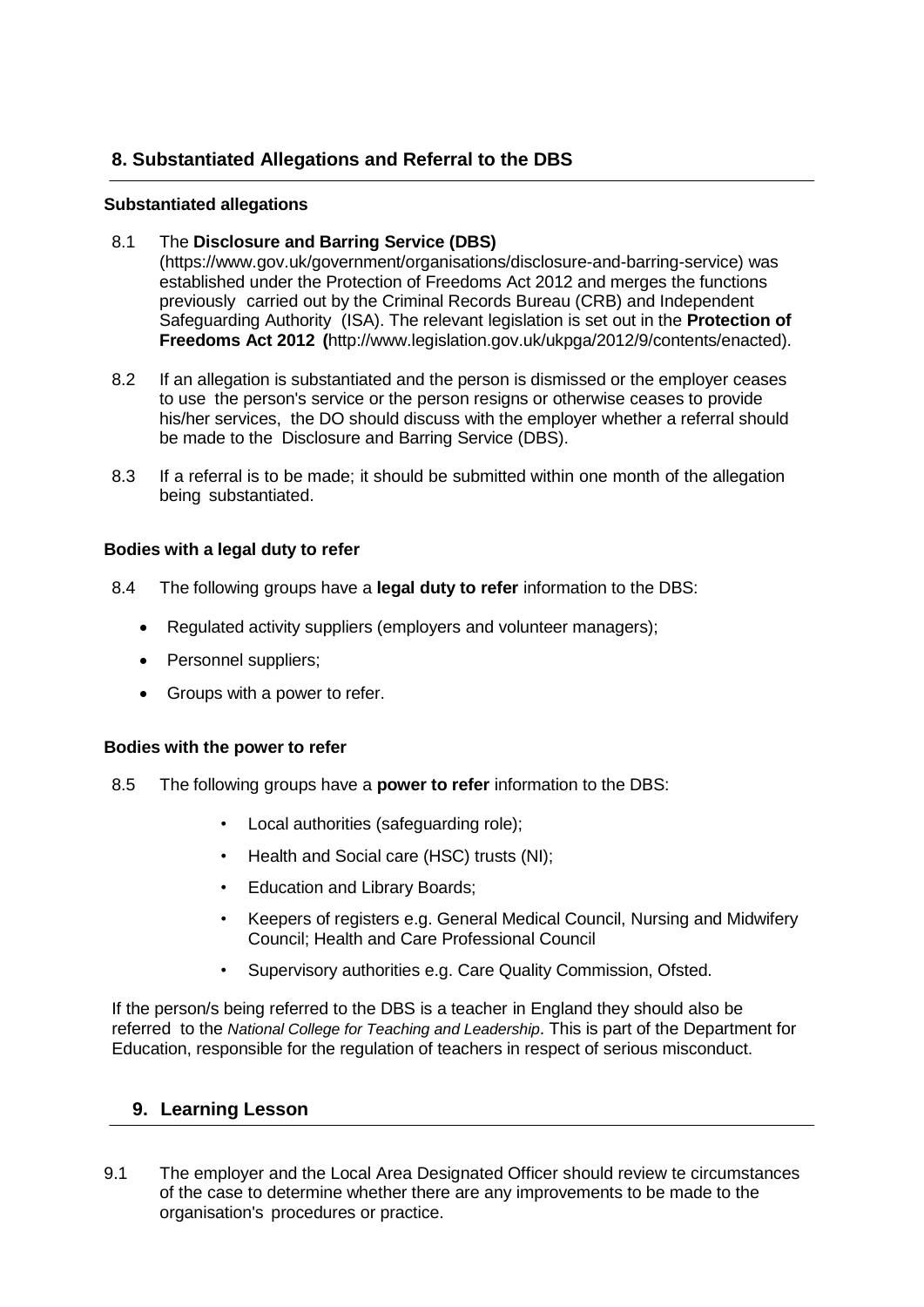## **10 Procedures in Specific Organisations**

- 10.1 It is recognised that many organisations will have their own procedures in place, some of which may need to take into account particular regulations and guidance (e.g. schools and registered child care providers). Where organisations do have specific procedures, they should be compatible with these procedures and additionally provide the contact details for:
	- The designated senior manager to whom all allegations should be reported;
	- The person to whom all allegations should be reported in the absence of the designated senior manager or where that person is the subject of the allegation;
	- The Local Area Designated Officer (LADO